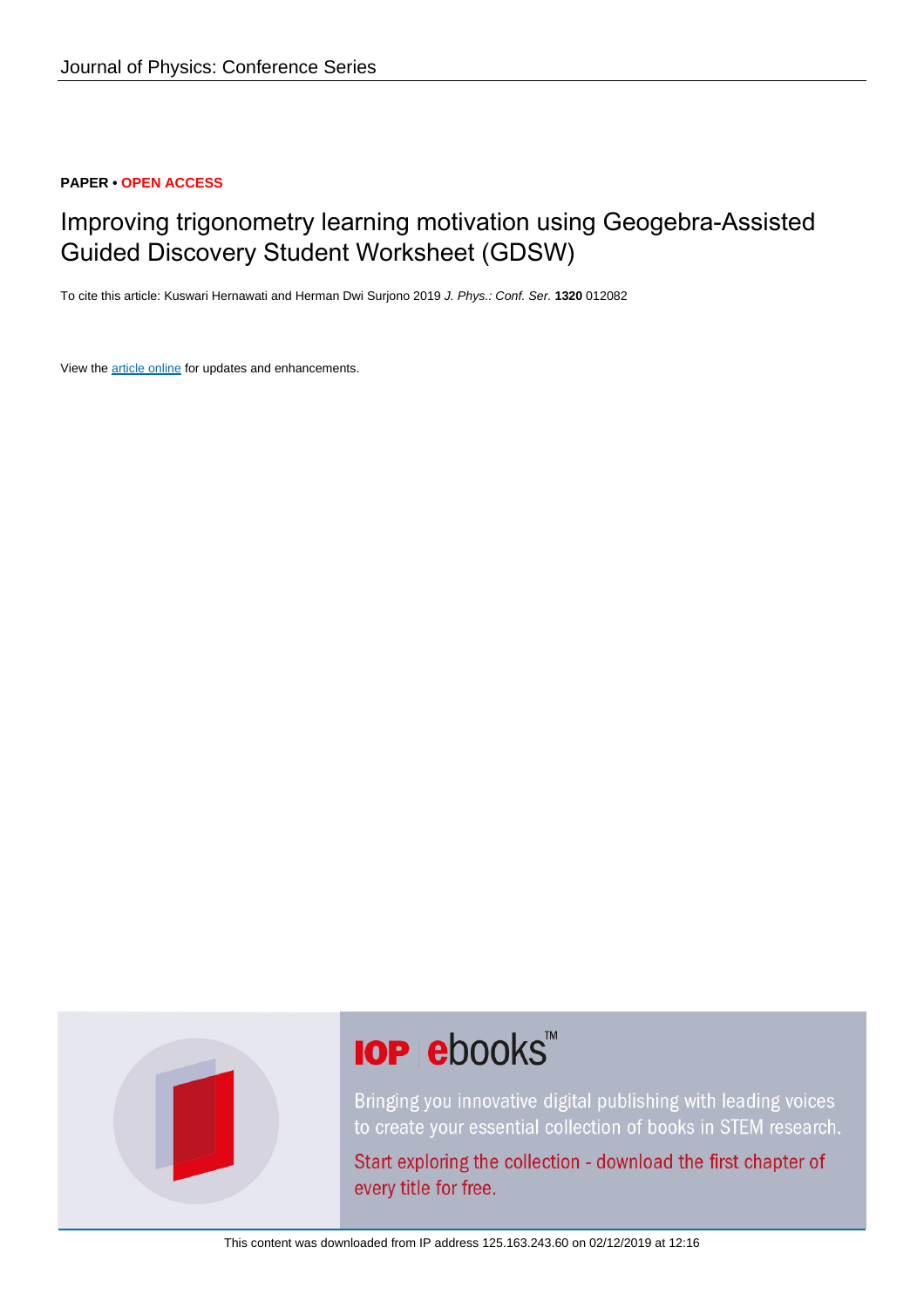IOP Publishing

## **Improving trigonometry learning motivation using Geogebra-Assisted Guided Discovery Student Worksheet (GDSW)**

**Kuswari Hernawati<sup>1</sup> , Herman Dwi Surjono<sup>2</sup>**

1,2Universitas Negeri Yogyakarta, Indonesia

 ${}^{1}$ [kuswari@uny.ac.id,](mailto:kuswari@uny.ac.id)  ${}^{2}$ [hermansurjono@uny.ac.id](mailto:hermansurjono@uny.ac.id)

**Abstract.** This study aims to determine student motivation using Geogebra assisted GDSW. The instrument of this research are worksheet compiled with guided discovery approach and student motivation questionnaire. The motivation questionnaire consists of three aspects of interest, pleasure, and satisfaction, which are outlined in 15 questions submitted to 118 of  $10<sup>th</sup>$  grade students. Data analysis of the questionnaire using Likert scale 1-4, with ideal score is 4, and the lowest score is 1. There are five interval classes. The result of this research, that student motivation using Geogebra assisted GDSW has an average of 3.11 with the category of "good". It means that students have good motivation on learning using Geogebra-assisted GDSW.

#### **1. Introduction**

Motivation is a change of energy in a person, which is characterized by the emergence of feelings and reactions to achieve a goal. The task of a teacher is not only to carry out teaching activities, research, develop, and manage an educational institution, but also responsible for arousing student motivation during the teaching and learning process takes place. Motivation influences the way an individual allocates time, uses energy to do a given task, thinks and feels about the task, and how long it takes to do the task [1] .A teacher is responsible so that learning works well. Success in the teaching and learning process depends on the efforts of the teacher in arousing student motivation. Motivation is very important in teaching and learning activities, because motivation can encourage enthusiasm for learning and conversely lack of motivation will weaken the spirit of learning. A student who learns without motivation or lack of motivation will not achieve maximum results. Motivation is the self-driving of students to be able to learn, which can guarantee the continuity of the learning process and provide direction for learning activities, so that the goals to be achieved in the learning process can be realized. The use of media in the learning process is one way that can be used to generate student learning motivation.

Media is necessary in the learning process, because without the media, learning will not work. Selection of the appropriate learning format, as well as the availability of a variety of learning media for educators is an important decision to stimulate student motivation [2]. Information or ideas in the mind of the teacher will not be transmitted into the minds of learners. Media is a means of transportation that deliver information from teachers to students. Therefore, the media has a very important role and position in addition to other learning components. Media is needed to transmit and deliver content to students so that learning takes place effectively. The use of learning media can actively involve students in the teaching-learning process, thus greatly increasing the effectiveness of communication [3].

Learning media should be designed to fit the classroom situation and conditions. Selection of learning media greatly affect student's learning motivation. Learning materials that are packed with interesting and appropriate media will lead learners into a fun learning environment and generate strong desire in learners to follow the learning process.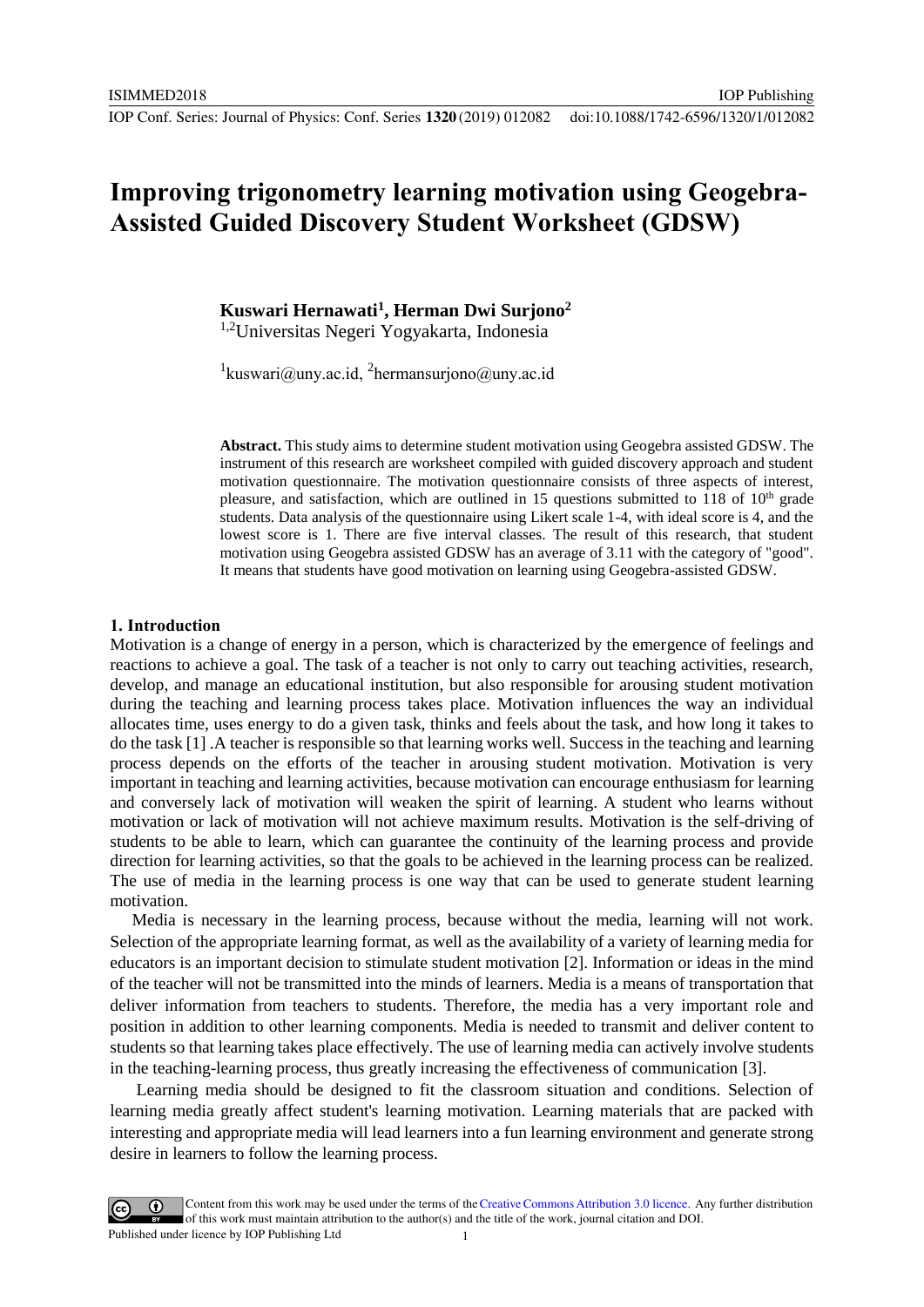IOP Publishing

Learning motivation for students in education is important, because without motivation, learning is not possible. In education the role of motivation is effective in learning. Students can work on tasks and achieve their goals, because of motivation. Motivation increases the speed of one's work to take action to achieve goals. Motivation increases learning performance, and provides energy for learners in doing assignments. In education, motivation influences student success. Motivation affects high or low goals [4].

Mathematics is a science that leads to logical thinking, rational, and confident. One of the subjects of mathematics is trigonometry.Trigonometry is the study of the relations between the sides and angles of triangles. The word "trigonometry" is derived from the Greek words *trigono*, meaning "triangle", and *metro*, meaning "measure". Trigonometry is distinguished from elementary geometry in part by its extensive use ofcertain functions of angles, known as the trigonometric functions [5]. Mathematics, especially trigonometry is one of the school subjects that students don't like. Trigonometry is a field of mathematics that is believed to be very abstract and difficult to compare with other topics in mathematics [6].

At high school level, trigonometric subjects include trigonometric ratios, trigonometric identities, sine rules and cosine rules, trigonometric equations, trigonometric function graphs, trigonometric formulas of numbers and two angle differences, double angle trigonometric formulas, multiplication formula of sinus and cosine, and the difference in sinus and cosine. The number of trigonometric concepts can make students difficult to learn and memorize the formulas, so that learning should be focused on understanding the concept of trigonometry in order to be more meaningful. Use of appropriate teaching materials is needed to support the reinforcement of trigonometric concepts. There are different types of teaching materials that teachers can use. The collection may contain the whole range of materials used in teaching. Printed matter such as books, pamphlets, periodicals audio-visual material such as slides, filmstrips, recordings and the equipment needed to use them are equally available to teachers and students. Free and inexpensive materials, charts, clippings, globes and maps are also included, as are the less common but useful items such as models, specimens, dioramas. According to Abdul Majid (2006), the types of teaching materials can be classified into four types of printed materials, audio-visual materials, visual audiences, and interactive teaching materials. One type of instructional material is a student worksheet that includes printed materials [7].

The information conveyed by teachers to students only through presentations is not enough to motivate students to learn independently to build and achieve their own knowledge. Today, a new generation that can use high-level cognitive skills to find out how to continue learning and build new knowledge is needed to handle all types of professions [8]. In the application of student worksheet on learning mathematics required a method of learning. One type of learning method is guided discovery method. With this method, students are easier in constructing new knowledge. Guided discovery method, the teacher is positioned as a facilitator so that the teacher guides the students only if necessary. This method encourages students to think for themselves, analyze themselves so that they can find general principles based on the resources provided by the teacher. The Guided Discovery approach is a process in which students are encouraged to reinvent [8]. Guided discovery is a teaching method where the teacher guides students through open ended activities in order to encourage them to discover concepts for themselves [10].

GDSW used in this research is assisted by mathematical software that is Geogebra software. GeoGebra combines interactive geometry, algebra, tables, graphs, calculus and statistics. GeoGebra is an open source software that anyone can access [11]. GeoGebra accepts geometric, algebraic, and calculus commands and links multiple representations [12].

Motivation is the tendency of subjects to feel interested in certain subjects and feel happy to learn the material. The existence of motivation can be shown by the following aspects.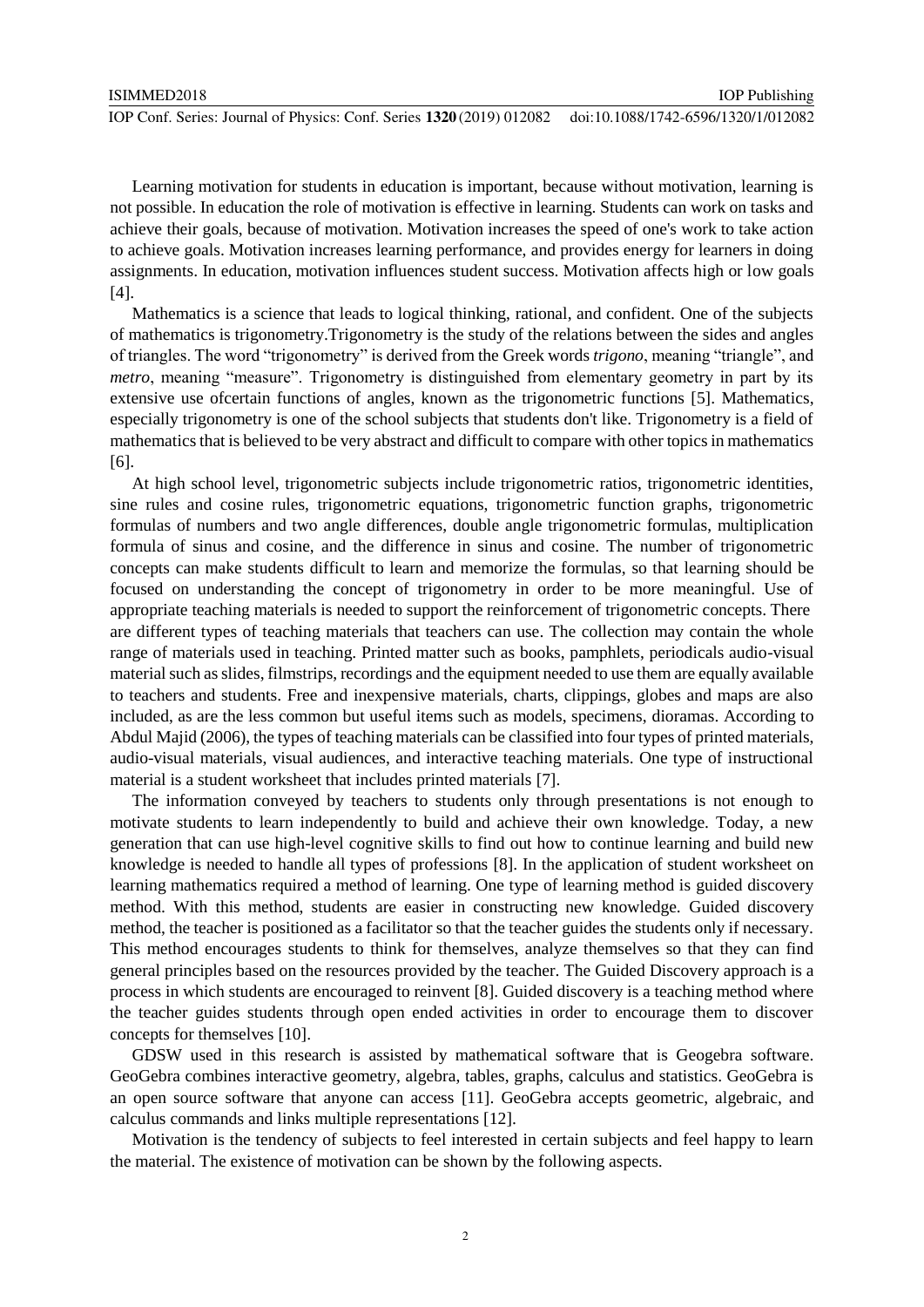1) Pleasure

Feelings can arise from observing, remembering or thinking about something. Feelings of pleasure will generate interest in students so that students are not forced to learn.

2) Interest

The existence of student interest in the assigned tasks can encourage students to continue their work. Students will go back to something interesting to their attention. Generating interest is an effort to cultivate the student's curiosity required in learning.

3) Satisfaction

Satisfaction is related to feeling proud, satisfied, for the results achieved. Students who have successfully done or achieved something feel proud or satisfied with the success. Success and pride it becomes a booster for these students to achieve further success [13].

In this article we investigate the effect of using GeoGebra-assisted GDSW to teach the topic of Trigonometry to student learning interests. With trigonometry learning with Geogebra assisted GDSW, it is expected to increase student interest which includes pleasure, interest, and satisfaction.

#### **2. Method**

The research method used in this research is qualitative to know student learning motivation using Geogebra-assisted GDSW. Sources of data in the study are high school students of high school in Yogyakarta, as many as  $118$  students of  $10<sup>th</sup>$  grade students. Research instrument used: *2.1 Student Worksheet*

Student worksheet used in the form of student worksheet with guided discovery method consisting of 4 materials, namely Angle in Trigonometry, Trigonometry Comparison, Trigonometric Identity and Trigonometric Function. Students worksheet is equipped with media made with Geogebra (Figure 1).



**Figure 1a.** GDSW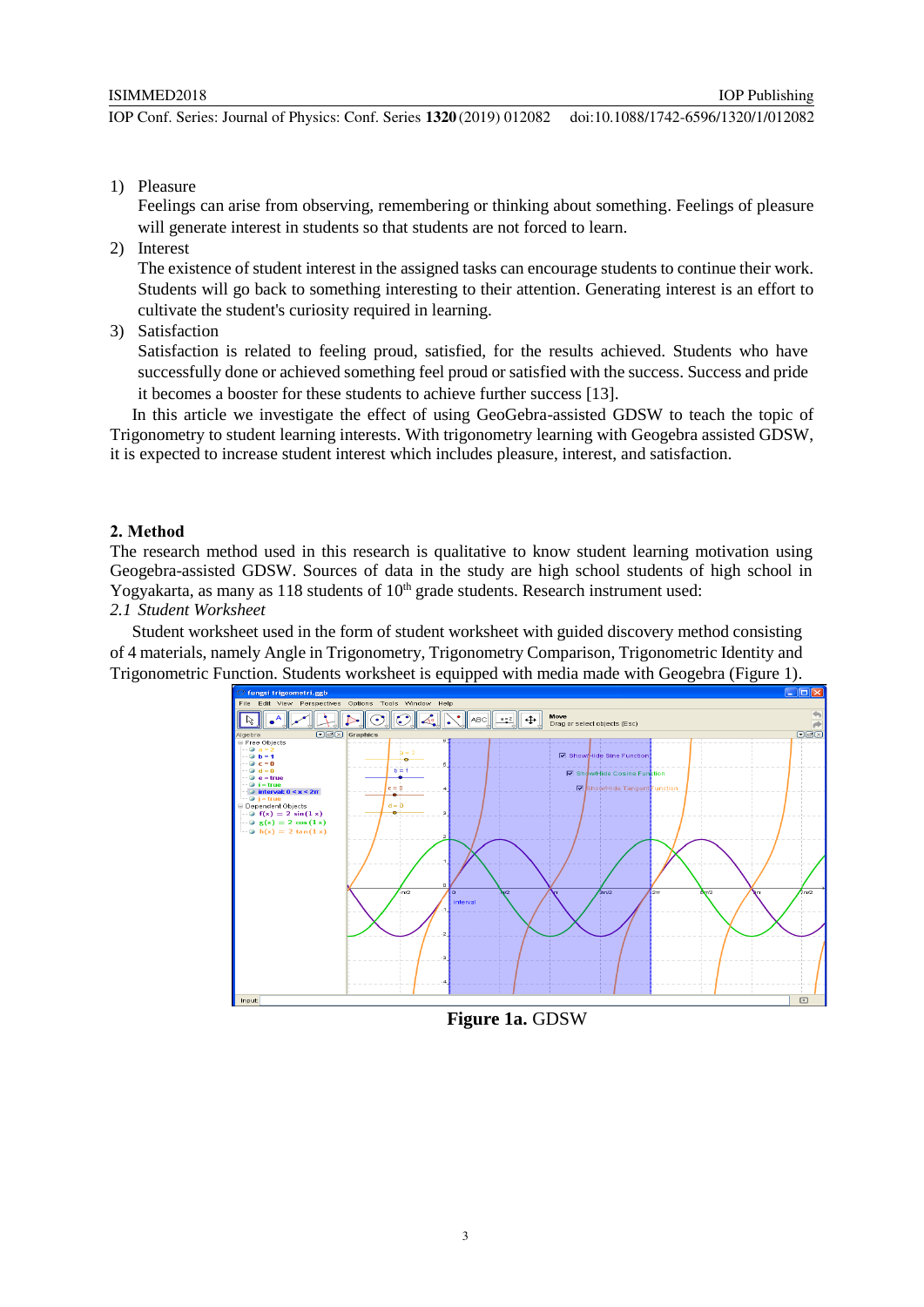

**Figure 1b.** Student worksheet

#### *2.2 Student Motivation Questionnaire*

Questionnaire Motivation described in 15 questions asked to students, consists of 3 aspects: interest (item 1, 2 6, 8, 13), pleasure (item 5, 9, 11, 14,15) and satisfaction (item 3, 4, 7, 10,12) as follows.

- 1) Learning trigonometry using Student worksheet makes me excited
- 2) Learning by using computers makes me excited to learn mathematics
- 3) Learning trigonometry topics becomes more difficult by using a Geogebra assisted GDSW
- 4) I feel satisfied when studying with this GeoGebra assisted GDWS
- 5) The steps on Geogebra assisted GDSW are difficult for me to understand
- 6) Discussing with friends or teachers is a pleasant thing for me
- 7) Learning using Geogebra assisted GDSW is useless
- 8) Learning with Geogebra assisted GDSW is challenging
- 9) Questions and problems with Geogebra assisted GDSW made me curious
- 10) Complete the steps in the Geogebra assisted GDSW satisfies the results that have been achieved
- 11) Geogebra assisted GDSW appealed to me for further material
- 12) Learning by using Geogebra assisted GDSW is fun
- 13) Learning by using Geogebra assisted GDSW makes me panic
- 14) Learning with Geogebra assisted GDSW makes me not concentrate
- 15) The steps in the Geogebra assisted GDSW are not interesting to do

Data of student's motivation toward student worksheet, analyzed quantitatively to know qualitative criteria of student motivation to GDSW. The step taken is to convert qualitative data into quantitative data with the following guidelines

|                          | <b>Scores</b>             |                           |
|--------------------------|---------------------------|---------------------------|
| Category                 | <b>Positive Statement</b> | <b>Negative Statement</b> |
| <b>Strongly Agree</b>    |                           |                           |
| Agree                    |                           |                           |
| Disagree                 |                           |                           |
| <b>Strongly Disagree</b> |                           |                           |

**Table 1.** Guidance of Student Motivation Questionnaire Review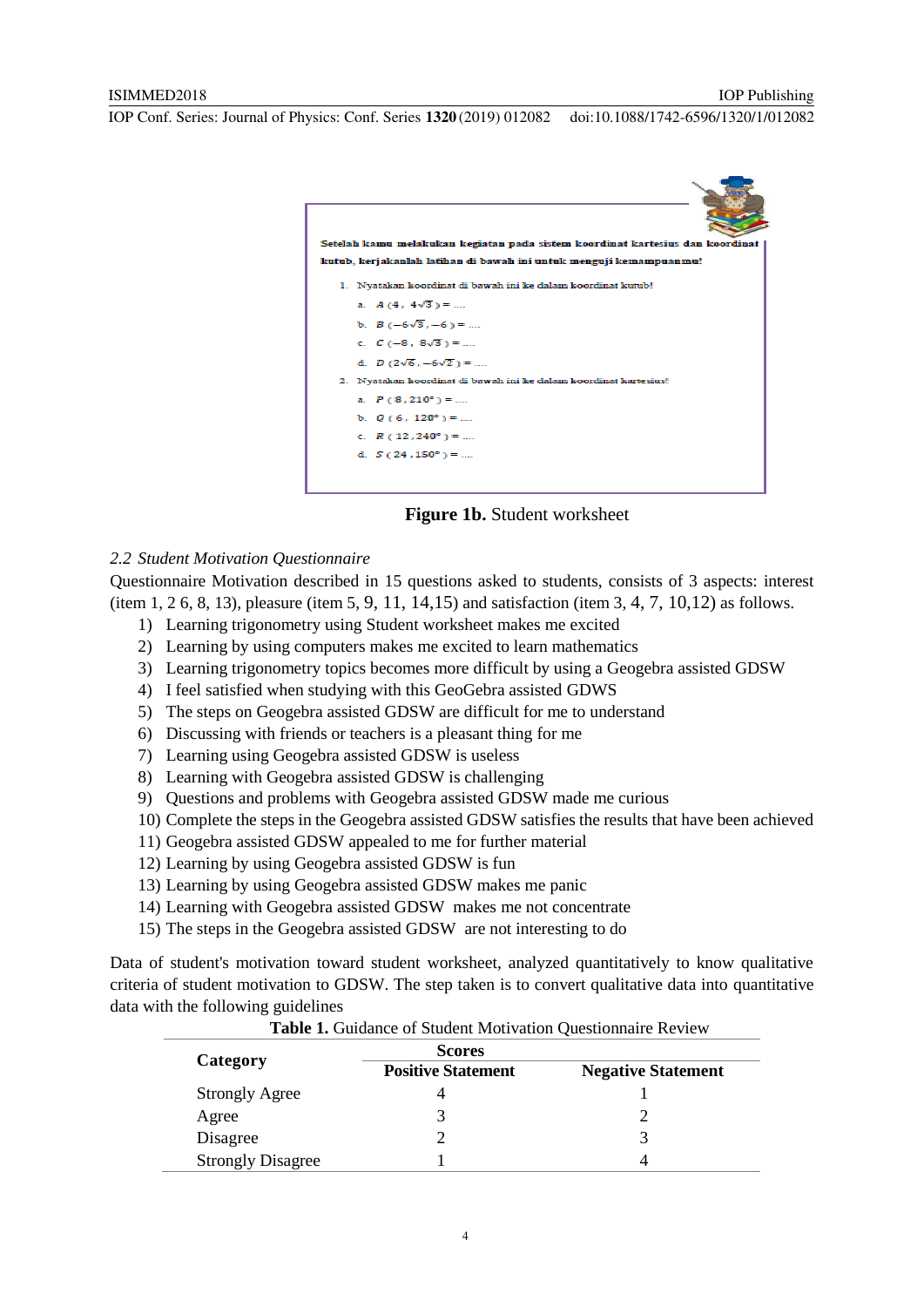Then do the calculation with ideally score is 4, using Likert scale 1-4, with lowest score is 1. Number of class intervals are 5 [14].

| <b>Table 2.</b> Number of class interval            |                   |                                             |  |  |
|-----------------------------------------------------|-------------------|---------------------------------------------|--|--|
| Category                                            |                   | <b>Qualitative criterion</b>                |  |  |
| $\overline{x} > Mi + 1.8 SBi$                       |                   | Very Good                                   |  |  |
| $Mi + 0.6$ $SBi < \overline{x} \leq Mi + 1.8$ $SBi$ |                   | Good                                        |  |  |
| $Mi - 0.6$ $SBi < \overline{x} \leq Mi + 0.6$ $SBi$ |                   | Sufficient                                  |  |  |
| $Mi - 1.8$ $SBi < \overline{x} \leq Mi - 0.6$ $SBi$ |                   | Not good                                    |  |  |
| $\overline{x} \leq Mi - 1.8 SBi$                    |                   | Very less good                              |  |  |
| where                                               |                   |                                             |  |  |
| Mi (Ideal Mean)                                     |                   | $=$ ½ (Ideal max scores + Ideal min scores) |  |  |
| <i>SBi</i> (Idealstandard deviation)                |                   | $=1/6$ (Ideal max scores -Ideal min scores) |  |  |
| Ideal max scores                                    | $=$ Highest Score |                                             |  |  |

#### **3. Finding**

Instrument geogebra-assisted GDSW tested to 118 students 10<sup>th</sup> grade of State Senior High School in second semester. This implementation aims to know student's motivation to trigonometric learning using GeoGebra assisted GDSW. In the learning process, students create small groups. It is intended that students can discuss with their friends. GDSW is shared with students. Students work on GDSW with the help of interactive GeoGebra-assisted media files. Students organize, process, organize and analyze based on questions in LKS. Students discuss with a group of friends about the material in the student worksheet or about GeoGebra software. Students make conjectures and write conclusions about what they have learned.

 $Ideal min scores = lowest Score$ 

#### *3.1 Analysis of data research*

Student motivation data on geogebra assisted GDSW was analyzed quantitatively to know the qualitative criteria of students' learning motivation using GDSW. The step taken is to convert qualitative data into quantitative data with the following guidelines (calculated based on table 2 formula). Based on the results of the questionnaire of student motivation, obtained the following classification of the report:

| <b>Table 3.</b> Scoring Classification |                             |  |
|----------------------------------------|-----------------------------|--|
| <b>Score Interval</b>                  | <b>Qualitative Criteria</b> |  |
| $\overline{x} > 3.4$                   | Very Good                   |  |
| $2.8 < \bar{x} \leq 3.4$               | Good                        |  |
| $2.0 < \bar{x} \leq 2.8$               | Sufficient                  |  |
| $1.6 < \bar{x} \leq 2.0$               | Not good                    |  |
| $\overline{x}$ < 1.6                   | Very less good              |  |
|                                        |                             |  |

 $\bar{x}$  = x average

#### *3.2 Evaluation of student motivation questionnaire to Geogebra assisted GDSW*

Questionnaire student motivation used to know student's motivation to learning using Geogebra assisted GDSW. Aspects to be known in the questionnaire of student motivation, among other aspects of interest, fun aspects, and aspects of satisfaction. Based on the results of the questionnaire, and referenced in Table 3, so the result of questionnaire analysis of student motivation for each aspect (Table 4).

| <b>Table 4.</b> Results of student motivation question aire evaluation |               |                 |  |
|------------------------------------------------------------------------|---------------|-----------------|--|
| Aspect                                                                 | Score average | <b>Criteria</b> |  |
| Interest                                                               | 3.13          | Good            |  |
| Pleasure                                                               | 3.04          | Good            |  |